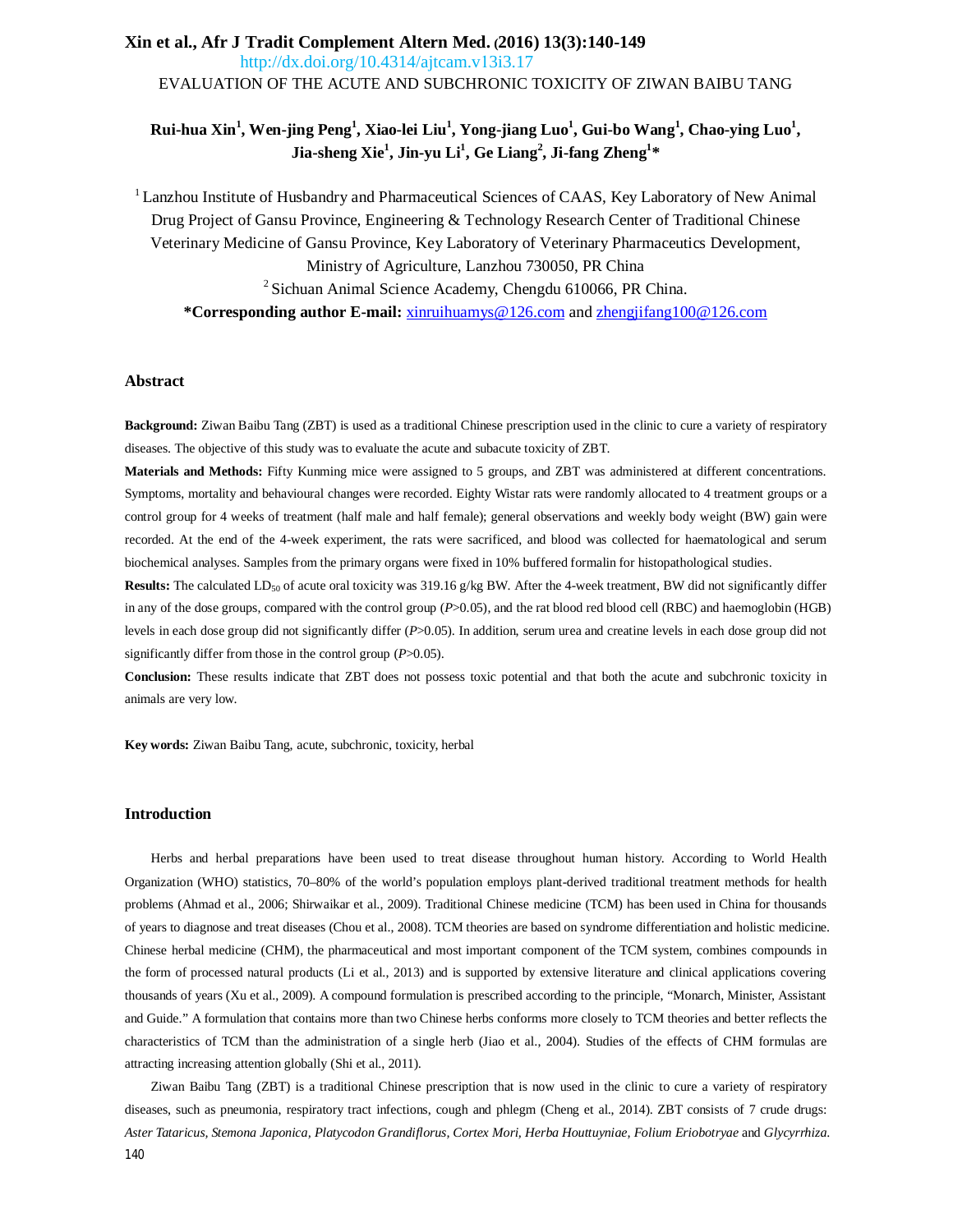<http://dx.doi.org/10.4314/ajtcam.v3i3.17>

*Aster Tataricus* is the chief component in this prescription and is clinically used to eliminate phlegm and relieve cough in China. *Aster Tataricus* also possesses diuretic, antibacterial, antitumour, antiviral and anti-ulcer activities (Hou et al., 2006). *Herba Houttuyniae* is commonly used in TCM and provides antiviral, anti-inflammatory, antibacterial, and heat-clearing properties for the treatment of pneumonia and throat swelling; it has also been shown to increase the immune response *in vivo* and *in vitro* (Chen et al., 2014). *Stemona Japonica* (Zhu et al., 2010)*, Platycodon Grandiflorus* (Song et al., 2006)*, Cortex Mori* (Feng et al., 2004)*, Folium Eriobotryae* (Ju et al., 2003) and *Glycyrrhiza* (Tian et al., 2006) are used traditionally as medicinal herbs for the treatment of respiratory tract infections in China, and several research studies have revealed that these herbs provide respiratory therapeutic effects (Chinese Pharmacopoeia Commission, 2010).

The safety of ZBT is generally assumed from its very long history of consumption in China. However, the consumption of plants and plant products whose content, toxicity profile and safe dose have not been determined may cause severe toxicity problems in humans and animals. Despite knowledge of the biological activities of ZBT, toxicological and side effect profiles have not been adequately documented. To provide scientific data for clinical drug safety, the present study investigated the acute and subchronic oral toxicity of ZBT by applying the recommended guidelines for safety or dose-dependent toxicity in mice and rats.

### **Materials and Methods**

#### **Instruments and Reagents**

A haematology analyser (SYSMEX, pocH-100iV, Japan), thin semiautomatic microtome (Leica RM 2265), organization stand/dryer (Leica HI 1210), and automatic biochemistry analyser (Mindray Biomedical) were used. An aspartate aminotransferase kit (AST, 150211009), alanine aminotransferase kit (ALT, 150111013), albumin kits (ALB, 150909014), creatinine reagent kit (Creatinine, 151011012), urea kits (Urea, 151311013) and a creatine kinase kit (CK, 152511010) were provided by Mindray Biomedical Co., Ltd.

### **Preparation of ZBT Extract**

ZBT consists of 7 crude drugs; the plant components and their origins are listed in Table 1. Briefly, a mixture of 150 g of *Aster Tataricus*, 150 g of *Stemona Japonica*, 120 g of *Platycodon Grandiflorus*, 120 g of *Cortex Mori*, 180 g of *Herba Houttuyniae*, 150 g of *Folium Eriobotryae* and 130 g of *Glycyrrhiza* was macerated with 12,000 mL of distilled water for 2 h and decocted at 100 °C for 1.5 h. The filtrate was collected, and the residue was again decocted for 1.5 h in 10,000 mL of distilled water. The extracts were combined and further condensed at 65 °C to obtain the aqueous extract of ZBT (1000 mL).

| <b>Species</b>          | Chinese name | <b>Plant components</b> | Origin          | Grams(g) | $\frac{0}{0}$ |
|-------------------------|--------------|-------------------------|-----------------|----------|---------------|
| Aster Tataricus         | Zi wan       | Root, stem              | Hebei. China    | 150      | 15            |
| Stemona Japonica        | Bai bu       | Root.                   | Jiangxi, China  | 150      | 15            |
| Platycodon Grandiflorus | Jie geng     | R <sub>oot</sub>        | Liaoning, China | 120      | 12            |
| Cortex Mori             | Sang bai pi  | <b>Rhizodermis</b>      | Henan, China    | 120      | 12            |
| Herba Houttuyniae       | Yu xing cao  | Whole herb              | Sichuan, China  | 180      | 18            |
| Folium Eriobotryae      | Pi pa ye     | Leaves                  | Zhejiang, China | 150      | 15            |
| Glycyrrhiza             | Gan cao      | Root, stem              | Xinjiang, China | 130      | 13            |

|  |  | <b>Table 1:</b> The composition of ZBT |  |
|--|--|----------------------------------------|--|
|--|--|----------------------------------------|--|

### **Animals**

141 Young mice weighing 18-22 g were purchased from the Animal Physiology Laboratory of Lanzhou University. Adult female and male Wistar rats (aged two months, weighing 181-199 and 185-205 g, resp.) were supplied by the production facility of the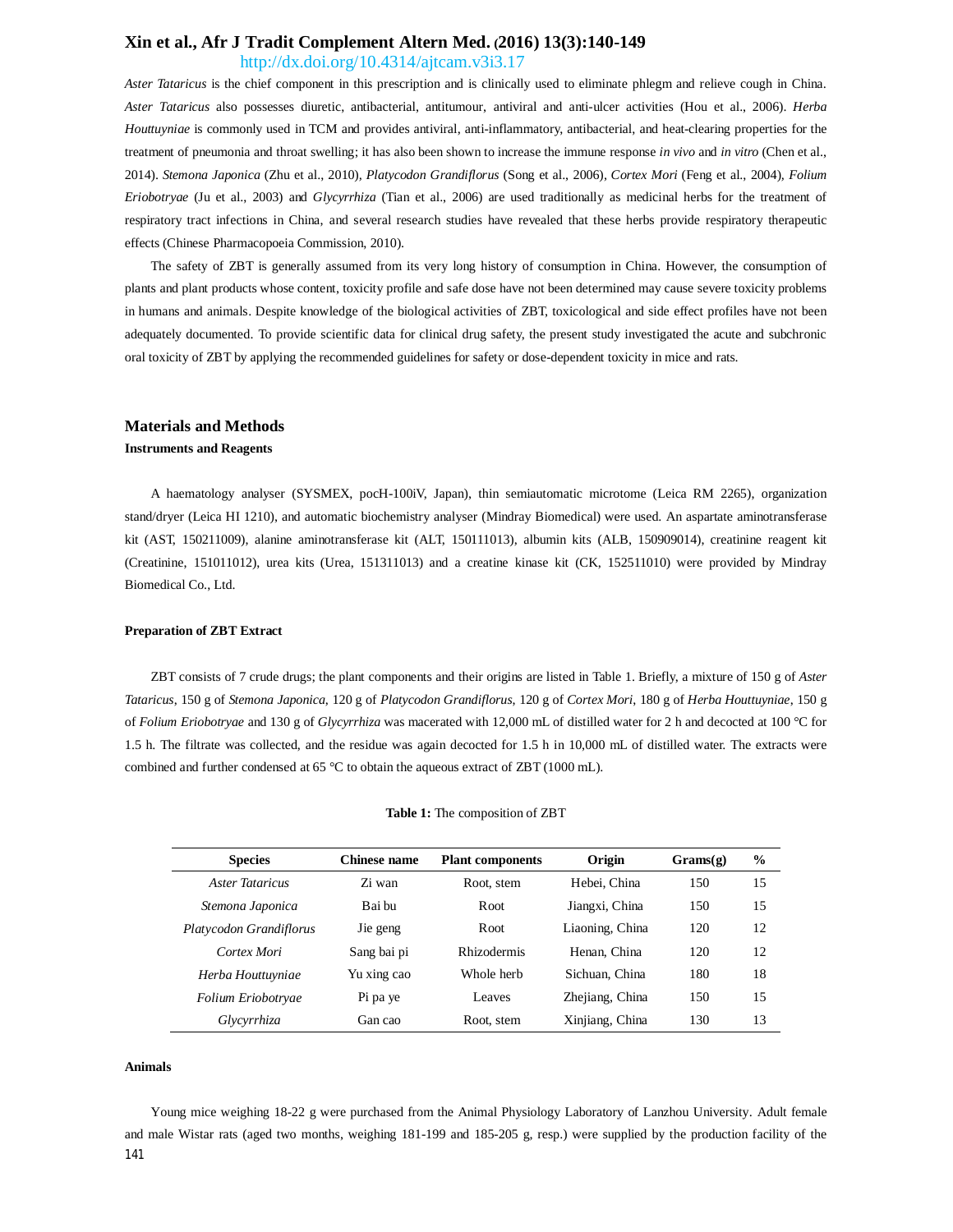## <http://dx.doi.org/10.4314/ajtcam.v3i3.17>

Animal Physiology Laboratory, Gansu University of Traditional Chinese Medicine (Gansu, China). The accession number was GTCM-150823. The animals were fed in a separate room with a barrier system under a controlled light-dark cycle (12-12 h, lights on 7:00-19:00), ventilation (air exchange rate of 18 cycles/h), temperature (23±2 °C) and relative humidity (55±15%) during the study. The cages and chip bedding were changed twice each week (Wang et al., 2011). The experiments were initiated after acclimatizing the rats for 1 week. The study was performed in accordance with Veterinary Laboratory Biosafety Guidelines (The Chinese Ministry of Agriculture Guide, 2003).

#### **Acute Oral Toxicity Study in Mice**

Fifty healthy Kunming mice (equal numbers of males and females, 18-22 g) were randomly assigned to 5 groups. ZBT was dissolved at different concentrations in distilled water and administered to the Kunming mice via oral gavage at doses of 250.00, 300.00, 360.00, 432.00, and 518.40 g/kg body weight (BW) per day. All mice were fasted overnight to eliminate food from the gastrointestinal tract before dosing. After gavage, the mice were observed for 14 days to observe their symptoms, mortality, behavioural changes, skin, eyes, fur and somatic motor activity. Finally, the  $LD_{50}$  was calculated using Bliss software.

### **Subchronic Oral Toxicity Test in Rats**

Eighty Wistar rats were assigned to 4 groups (high-dose group, medium-dose group, low-dose group, and control group; 20 rats in each group, half male and female). The treated groups received ZBT at a dose of approximately  $10/LD_{50}$ ,  $50/LD_{50}$  and  $100/LD_{50}$ every day, and the control group received an equal dose of physiological saline between 9:00 a.m. and midnight every day for 4 weeks. The general observations for clinical signs included behavioural changes, signs of gross toxicity, fur condition and somatic motor activity. The animals were weighed on the first day of administration, and the individual BWs of the rats were recorded every subsequent week. The mean weekly BW gain was calculated for each sex and measured weekly. The rats were allowed unlimited access to food throughout the study.

At the end of the 4-week experiment, the animals were fasted for 12 h and then sacrificed by decapitation under anaesthesia with sodium pentobarbital (30 mg.kg<sup>-1</sup>) intraperitoneally administered. Blood was collected in two tubes: tube 1, containing EDTA, was processed immediately for haematological parameters; tube 2, without additive, was centrifuged at 3000×g at 4 °C for 10 min to obtain serum (stored at -20 °C until analysis). The organs (heart, liver, spleen, lungs and kidneys) were weighed, and the absolute organ weights were converted to relative organ weights based on the organ-to-BW ratio. Organ samples were fixed in 10% formalin for histopathological examination.

#### **Haematological and Serum Biochemical Analysis**

Haematology indexes were detected by pocH-100iV (haematology analyser and reagent) and included the white blood cell (WBC), red blood cell (RBC) and platelet (PLT) counts, as well as the haemoglobin (HGB) measurement. The following measurements were obtained: alanine aminotransferase (ALT), aspartate aminotransferase (AST), AST/ALT, albumin (ALB), creatine kinase (CK) and urea.

#### **Histopathological Studies**

After weighing the collected organs, all samples were fixed in 10% buffered formalin. In the histological analysis, we assessed the tissue integrity of the organs and observed the presence of degeneration, necrosis, leukocyte infiltration, congestion, blood extravasation or fibrosis.

### **Statistical Analysis**

142 The LD<sub>50</sub> was calculated using the Bliss method. The data for weekly BW, relative organ weights, haematology and serum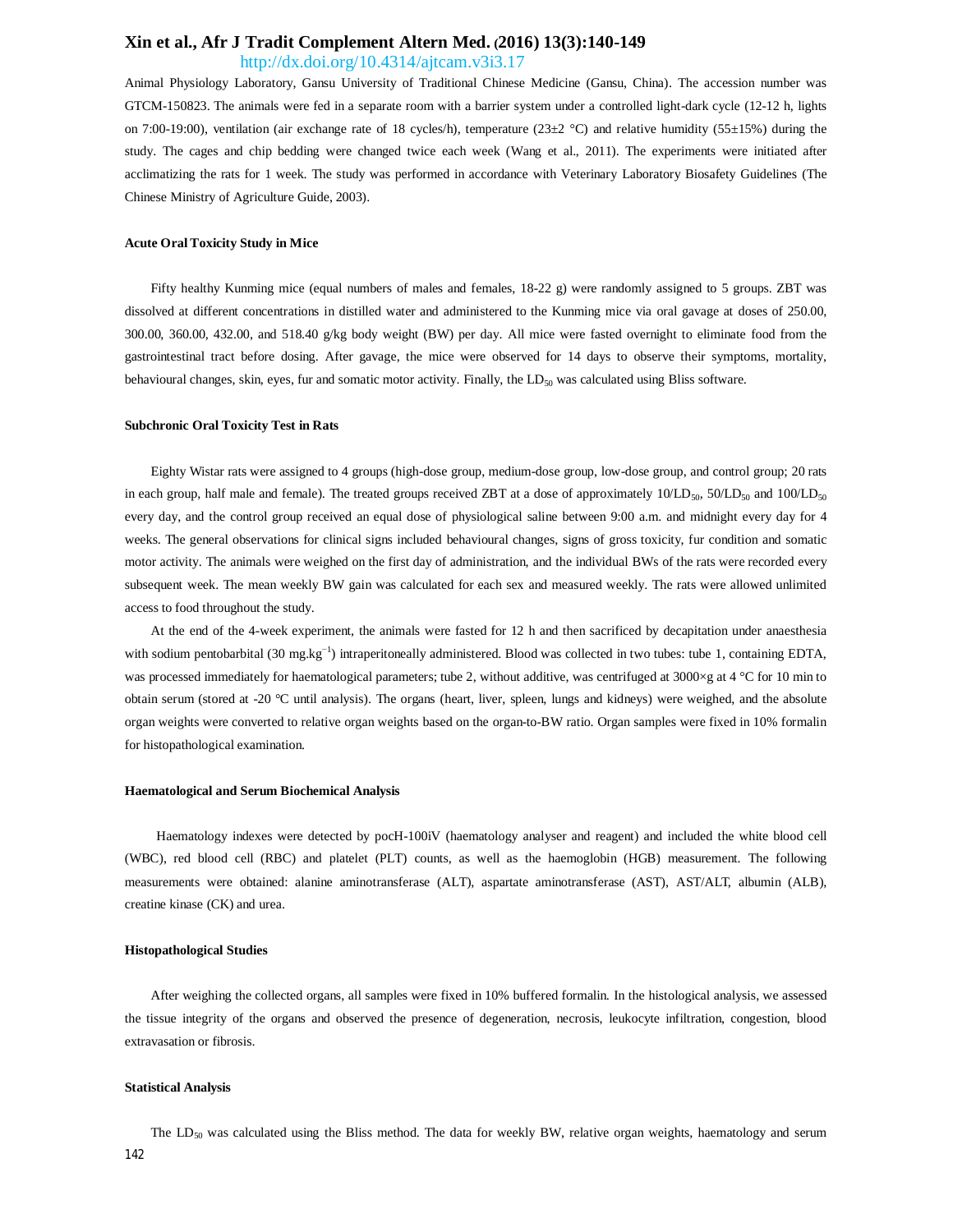<http://dx.doi.org/10.4314/ajtcam.v3i3.17>

biochemistry were evaluated by one-way ANOVA using SPSS 17.0 statistical software. All values are expressed as the mean±SD. *P* values less than 0.05 were considered significant.

## **Results**

#### **Acute Oral Toxicity**

After administration of ZBT, the mice in the high-dose group lay quietly and rarely moved. In addition, the mice exhibited reduced spontaneous activity and slow movement. Few mice developed movement disorders, shortness of breath or obvious neurological symptoms. As the dose of ZBT increased, the symptoms intensified. Prior to death, the mice exhibited symptoms such as hind limb twitching, disordered hair coat and difficulty breathing. After 7 d, the surviving mice exhibited good appetite, improved vitality and normal movement. The hair coat of the surviving mice became smooth and shiny. Death mainly occurred within 1-2 h following oral gavage of ZBT. The mice were dissected and examined. The following major organ lesions were observed: duodenal haemorrhage, liver darkening and inconspicuous bleeding and bruising. No significant gross lesions were detected in other organs. As shown in Table 2, 0, 4, 9, 9 and 10 deaths were respectively observed in the 5 groups of mice within 7 d after administration of ZBT. The LD<sub>50</sub> of ZBT in mice and the 95% confidence limits were calculated by the Bliss method using SPSS 13.0 software. The LD<sub>50</sub> was 319.16 g/kg BW, and the 95% confidence interval was 270.31–363.68 g/kg BW.

| Group | Dose (g/kg BW) | Number of mice | <b>Mortality</b> |
|-------|----------------|----------------|------------------|
|       | 250.00         | 10             | 0                |
| 2     | 300.00         | 10             | 4                |
| 3     | 360.00         | 10             | 9                |
| 4     | 432.00         | 10             | 9                |
| 5     | 518.40         | 10             | 10               |

**Table 2:** Mortality of the mice in the acute toxicity experiment

#### **Observation of Gross Toxicity and Mortality**

Experimental observations of the rats indicated that there were no abnormal changes in the experimental groups or control group in terms of food intake, water intake, mental state, respiratory condition, and coat gloss or body temperature. No rats died during the experimental period.

### **Body Weight Changes and Organ Weights**

As shown in Tables 3 and 4, during the experimental period, there were no significant differences in BW between the control group and the groups of rats that received different doses of ZBT (*P*>0.05). Compared with the control group, female rats in the low-dose group exhibited significantly decreased heart weight/BW coefficient (*P*<0.05). By contrast, no significant differences in the heart weight/BW coefficient were observed between the rest of the groups and the control group (*P*>0.05). In addition, there were no significant differences between the control group and the various dose groups in the organ weight/BW coefficients of the liver, spleen, lung and kidney (*P*>0.05).

### **Haematology**

The haematological profiles of the treated and control groups are presented in Table 5. After continuous dosing for 4 weeks, WBC levels decreased significantly (*P*<0.05) in females in the high-dose group compared with the control group, and PLT levels significantly decreased (*P<*0.05) in both sexes in the high-dose group. No significant differences in RBC and HGB levels were observed in the dose groups (*P*>0.05).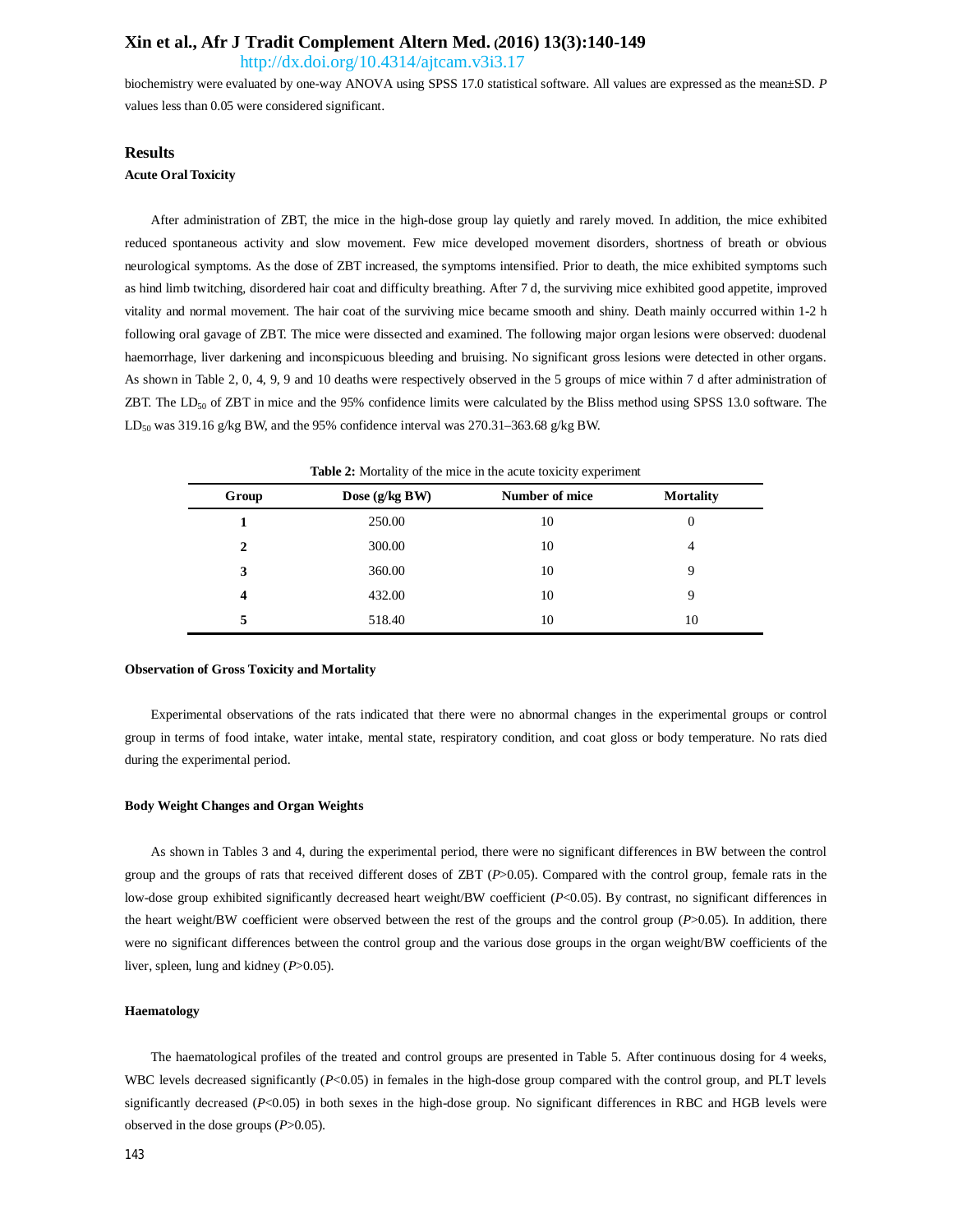<http://dx.doi.org/10.4314/ajtcam.v3i3.17>

|                                    | <b>THERE</b> of the case weight gain in subcincing oral administration test |                   |                    |                   |  |  |
|------------------------------------|-----------------------------------------------------------------------------|-------------------|--------------------|-------------------|--|--|
| <b>Groups</b>                      | 1 week                                                                      | 2 weeks           | 3 weeks            | 4 weeks           |  |  |
| <b>Female</b>                      |                                                                             |                   |                    |                   |  |  |
| Vehicle                            | 188.05+7.52                                                                 | $203.55 + 5.12$   | 217.78+6.77        | $232.07 + 6.49$   |  |  |
| $3$ g/kg BW                        | 188.10+6.91                                                                 | $201.15 + 5.35$   | $215.50 + 6.96$    | $230.00+7.22$     |  |  |
| $15 \text{ g/kg BW}$               | 185.50+8.63                                                                 | $200.75 + 8.18$   | $214.82+9.50$      | $230.20 + 8.82$   |  |  |
| $30 \frac{\text{g}}{\text{kg}}$ BW | $182.65 + 5.43$                                                             | $194.47 + 5.79$   | $205.44 + 6.99$    | $217.06 + 7.11$   |  |  |
| Male                               |                                                                             |                   |                    |                   |  |  |
| Vehicle                            | $202.87+9.34$                                                               | $218.10 + 8.43$   | $235.11 + 7.98$    | $251.96 + 8.08$   |  |  |
| $3$ g/kg BW                        | $200.02 + 5.63$                                                             | $216.23 + 6.03$   | $232.42 + 6.45$    | $247.10 + 7.51$   |  |  |
| $15 \text{ g/kg BW}$               | 199.84+10.09                                                                | $214.58 + 9.79$   | $229.33 \pm 10.09$ | $243.09 + 9.89$   |  |  |
| $30 \frac{\text{g}}{\text{kg}}$ BW | 197.55±6.67                                                                 | $209.41 \pm 7.00$ | $221.74 + 7.16$    | $232.90 \pm 8.01$ |  |  |

**Table 3:** Weekly body weight gain in subchronic oral administration test

Values are means±SEM for 20 rats in each group, half male and half female.

| Table 4: Effects of subchronic oral administration on relative organ weights |  |  |  |  |  |  |
|------------------------------------------------------------------------------|--|--|--|--|--|--|
|------------------------------------------------------------------------------|--|--|--|--|--|--|

| Group                              | Heart          | Liver         | <b>Spleen</b> | Lung          | <b>Kidney</b> |
|------------------------------------|----------------|---------------|---------------|---------------|---------------|
| Female                             |                |               |               |               |               |
| Vehicle                            | $0.68 + 0.02$  | $6.39 + 0.66$ | $0.37+0.01$   | $1.01 + 0.03$ | $0.51 + 0.01$ |
| 3 g/kg BW                          | $0.62+0.02$    | $6.47+0.83$   | $0.35 + 0.01$ | $0.96 + 0.03$ | $0.48 + 0.01$ |
| $15 \text{ g/kg BW}$               | $0.62+0.02$    | $6.71 + 0.91$ | $0.34 + 0.01$ | $0.95 + 0.03$ | $0.48 + 0.01$ |
| $30 \frac{\text{g}}{\text{kg}}$ BW | $0.58 + 0.02*$ | $6.25 + 0.66$ | $0.36 + 0.01$ | $0.96 + 0.02$ | $0.48 + 0.01$ |
| Male                               |                |               |               |               |               |
| Vehicle                            | $0.69 + 0.02$  | $6.56 + 0.83$ | $0.41 + 0.01$ | $1.12 + 0.04$ | $0.55+0.01$   |
| $3$ g/kg BW                        | $0.68 + 0.02$  | $6.78 + 0.75$ | $0.40 + 0.01$ | $1.06 + 0.03$ | $0.54 + 0.01$ |
| $15 \text{ g/kg BW}$               | $0.69 + 0.03$  | $6.65 + 0.88$ | $0.39 + 0.01$ | $1.15+0.04$   | $0.53 + 0.01$ |
| $30 \frac{\text{g}}{\text{kg}}$ BW | $0.69 + 0.02$  | $6.43+0.56$   | $0.40 + 0.01$ | $1.10+0.03$   | $0.53 + 0.01$ |

Values are means±SEM for 20 rats in each group, half male and half female. Statistically significant compared to controls (\**P*<0.05).

## **Serum Chemistry**

After 4 weeks of continuous administration of ZBT, no significant differences in urea levels were observed in the control group and the various groups of rats that received different doses of ZBT (*P*>0.05). In addition, there were no significant differences in serum creatinine levels between the control group and the low-dose group or between the control group and the moderate-dose group (*P*>0.05). Compared with the control group, female rats in the high-dose group exhibited significantly decreased serum ALB levels (*P*<0.05). Serum ALB levels were also markedly reduced in male rats in the moderate-dose group and high-dose group compared to the control group (*P*<0.05). No significant differences in serum AST activity were detected between the control group and various dose groups (*P*>0.05). Compared with the control group, male rats in the moderate-dose group exhibited significantly elevated CK activity  $(P<0.05)$ . By contrast, there were no significant differences in CK activity between the control group and the low-dose or high-dose group ( $P > 0.05$ ). No dose-response relationship between serum CK activity and ZBT dose was observed (Table 6).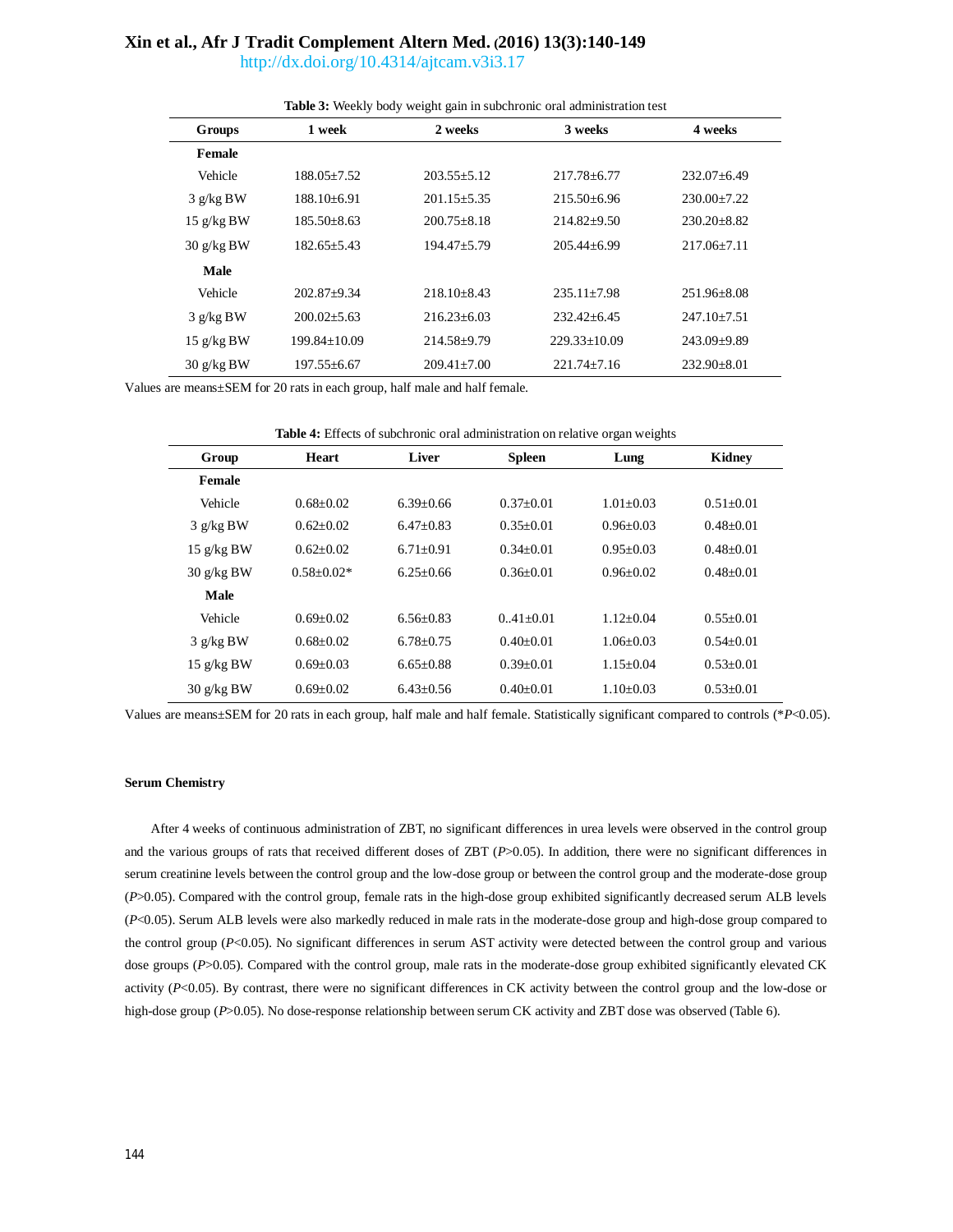<http://dx.doi.org/10.4314/ajtcam.v3i3.17>

| Group                              | $WBC/(x10^9 \cdot L^{-1})$ | $RBC/(x10^{12} \cdot L^{-1})$ | $HGB/g \cdot L^{-1}$ | $PLT/(x10^9 \cdot L^{-1})$ |
|------------------------------------|----------------------------|-------------------------------|----------------------|----------------------------|
| Female                             |                            |                               |                      |                            |
| Vehicle                            | $13.59 + 2.89$             | $8.41 + 2.14$                 | $171.38 + 23.04$     | $420.88 + 60.63$           |
| $3$ g/kg BW                        | $12.53 \pm 2.48$           | $8.56 + 2.13$                 | $172.69 + 21.19$     | $441.47 + 65.21$           |
| $15 \text{ g/kg BW}$               | $11.98 \pm 3.99$           | $8.24 + 1.27$                 | $168.53 + 43.90$     | 524.56+56.78               |
| $30 \frac{\text{g}}{\text{kg}}$ BW | $10.43 \pm 2.89*$          | $8.60 \pm 1.09$               | $175.71 + 19.73$     | 596.50±74.15*              |
| Male                               |                            |                               |                      |                            |
| Vehicle                            | $10.73 + 0.68$             | $9.78 + 1.12$                 | $177.64 + 13.33$     | $232.08 + 56.28$           |
| $3$ g/kg BW                        | $8.84 \pm 0.43$            | $8.34 + 2.14$                 | $170.87 + 24.02$     | 257.87+88.71               |
| $15 \text{ g/kg BW}$               | $10.69 + 0.64$             | $8.18 + 1.16$                 | $166.00+25.29$       | $279.13 + 46.42$           |
| $30 \frac{\text{g}}{\text{kg}}$ BW | $9.29 \pm 0.64$            | $7.86 \pm 2.13$               | $158.44 \pm 21.32$   | 384.27±62.07*              |

Values are means±SEM for 20 rats in each group, half male and half female. Statistically significant compared to controls \**P*<0.05, \*\**P*<0.01.

| <b>Table 6:</b> Serum biochemistry in Wistar rats treated orally with ZBT for 4 weeks |                    |                 |                   |                 |                   |                      |  |
|---------------------------------------------------------------------------------------|--------------------|-----------------|-------------------|-----------------|-------------------|----------------------|--|
|                                                                                       |                    |                 | ALB(g/L)          | Urea            | <b>Creatinine</b> | CK                   |  |
| Group                                                                                 | AST (U/L)          | <b>AST/ALT</b>  |                   | (mmol/L)        | $(\mu mol/L)$     | $(\mu \text{mol/L})$ |  |
| Female                                                                                |                    |                 |                   |                 |                   |                      |  |
| Vehicle                                                                               | $318.50 \pm 19.07$ | $2.61 + 0.15$   | $34.04 + 0.25$    | $7.13 + 0.28$   | $73.83 + 2.52$    | 5373.67+198.71       |  |
| $3$ g/kg BW                                                                           | $358.63 \pm 16.52$ | $3.06 \pm 0.11$ | $34.21 \pm 0.29$  | $6.99 \pm 0.22$ | $70.71 \pm 1.21$  | 4570.75 + 379.30     |  |
| 15 $g/kg$ BW                                                                          | 241.88±19.28       | $2.37 \pm 0.15$ | $33.59 \pm 0.37$  | $7.14 \pm 0.14$ | $70.88 \pm 1.67$  | 4811.88±394.28       |  |
| $30 \frac{\text{g}}{\text{kg}}$ BW                                                    | $246.10 \pm 11.29$ | $2.69 \pm 0.15$ | $30.94 + 0.26*$   | $6.04+0.29$     | $62.20 \pm 1.07$  | $4777.80 \pm 296.45$ |  |
| Male                                                                                  |                    |                 |                   |                 |                   |                      |  |
| Vehicle                                                                               | $239.25 + 7.17$    | $2.22+0.11$     | $35.10+0.14$      | $6.67+0.26$     | $80.33 + 1.65$    | 3704.44+504.07       |  |
| $3$ g/kg BW                                                                           | $268.14 \pm 26.44$ | $2.13 \pm 0.17$ | $34.34 + 0.28$    | $7.69 \pm 0.27$ | $72.88 + 1.44$    | 3539.88±497.87       |  |
| 15 $g/kg$ BW                                                                          | $284.71 + 23.26$   | $2.25 \pm 0.12$ | $33.14 \pm 0.33*$ | $6.26 \pm 0.26$ | $69.29 \pm 1.80$  | 5297.57±306.58*      |  |
| $30 \frac{\text{g}}{\text{kg}}$ BW                                                    | $199.50 \pm 3.77$  | $1.82 \pm 0.20$ | $33.93 + 0.61*$   | $6.54 \pm 0.34$ | $68.40 + 2.40$    | $3260.50 \pm 700.20$ |  |

Values are means±SEM for 20 rats in each group, half male and half female. Statistically significant compared to controls \**P*<0.05, \*\**P*<0.01.

### **Histopathology**

In the histological investigation, organs including the heart, liver, spleen, lung and kidney exhibited no sign of pathological changes compared with the corresponding organs in the control group (Figure 1).

## **Discussion**

145 Safety studies of plants and plant products and establishing the effectiveness and safety of plants and plant products via scientific research are increasingly emphasized. The complexity of herbal preparations and their natural biological variations requires their safety, effectiveness and quality to be established (Shin et al., 2011; Lee et al., 2012). ZBT is a traditional Chinese prescription that is used in clinical practice. ZBT was developed by modifying Zi Wan San, an ancient medical prescription collected in "Tai Ping Sheng Hui Fang" (The Peaceful Holy Benevolent Prescriptions). ZBT consists of 7 Chinese herbs, including *Aster Tataricus*, *Stemona Japonica, Platycodon Grandiflorus* and *Cortex Mori. Aster Tataricus* relieves cough and asthma, clears away lung-heat, moistens intestines and relaxes bowels (Hou et al., 2006). *Cortex Mori* purges the lung of pathogenic fire, relieves the symptoms of asthma and induces diuresis to alleviate oedema (Feng et al., 2004). *Herba Houttuyniae* opens inhibited lung-energy,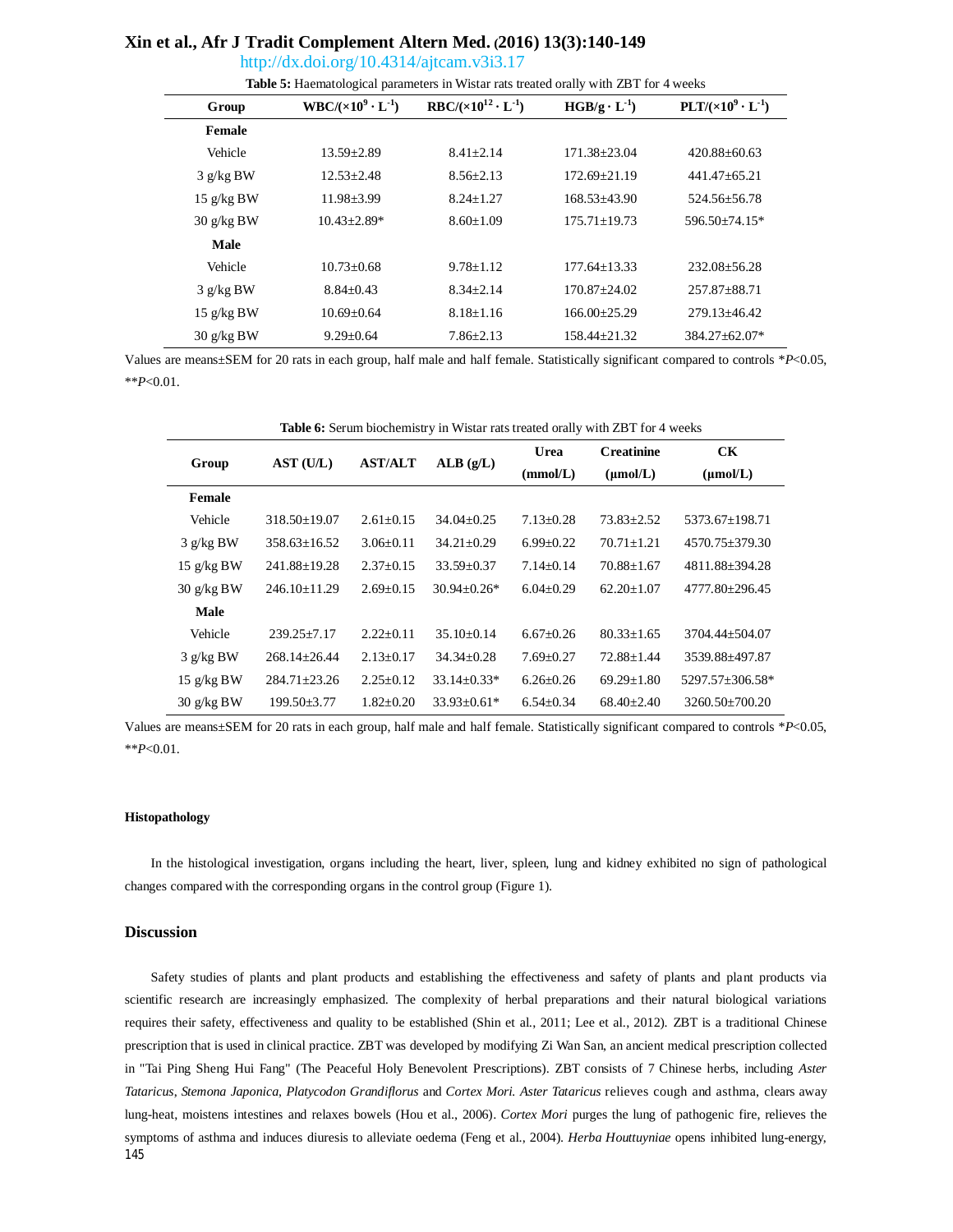<http://dx.doi.org/10.4314/ajtcam.v3i3.17>

stops coughing and clears away heat and toxic substances (Chen et al., 2014). *Glycyrrhiza uralensis* expels phlegm, stops coughing, relieves acute symptoms, removes toxic substances and coordinates the effects of various drugs in the prescription (Tian et al., 2006). Therefore, ZBT produces effects such as relief of cough and asthma, heat clearing and detoxification. In addition, as natural medicines, TCMs possess unique advantages, including anti-stress activity, improvement of nonspecific immunity and regulation of metabolism. Combined with these unique advantages, ZBT exhibits good clinical effectiveness in the treatment of bronchial asthma, phlegm-heat panting and cough.



**Figure 1:** Histopathological photomicrographs obtained at 4 weeks Liver 200×, Heart 400×, Spleen 200××, Lung 200×, Kidney 200×

There were no significant differences in BW between rats in the control group and the groups exposed to different doses of ZBT during the experimental period (*P*>0.05). However, the BW of the rats in the various dose groups decreased in a dose-dependent manner, indicating that high doses of ZBT impact the appetite of rats. Increasing the dose of ZBT may have reduced food intake by the rats. Consequently, the control group exhibited greater weight gain, but the effect of ZBT on BW was not significant. Compared with the control group, female rats in the high-dose group exhibited a markedly reduced heart weight/BW coefficient (*P*<0.05). By contrast, no significant differences in the heart weight/BW coefficient were detected between the control group and the low- or moderate-dose group (*P*>0.05). The coefficient of organ weight/BW is a crucial detection index in the evaluation of drug safety and provides a quantitative reference for drug evaluation. However, it is impossible to identify changes in organs based on the coefficients alone (Yuan et al., 2003). Combining these coefficients with the results of a series of blood biochemical indices in the rats revealed no significant differences in AST and CK between the control group and various dose groups (*P*>0.05). Histopathological examination of heart tissue sections from the rats in the various dose groups revealed no abnormalities, indicating that ZBT had little effect on the hearts of female rats at doses of less than 30 g/kg BW.

The haematopoietic system can serve as an indicator of toxic effects because of its sensitivity to toxic compounds (Adeneve et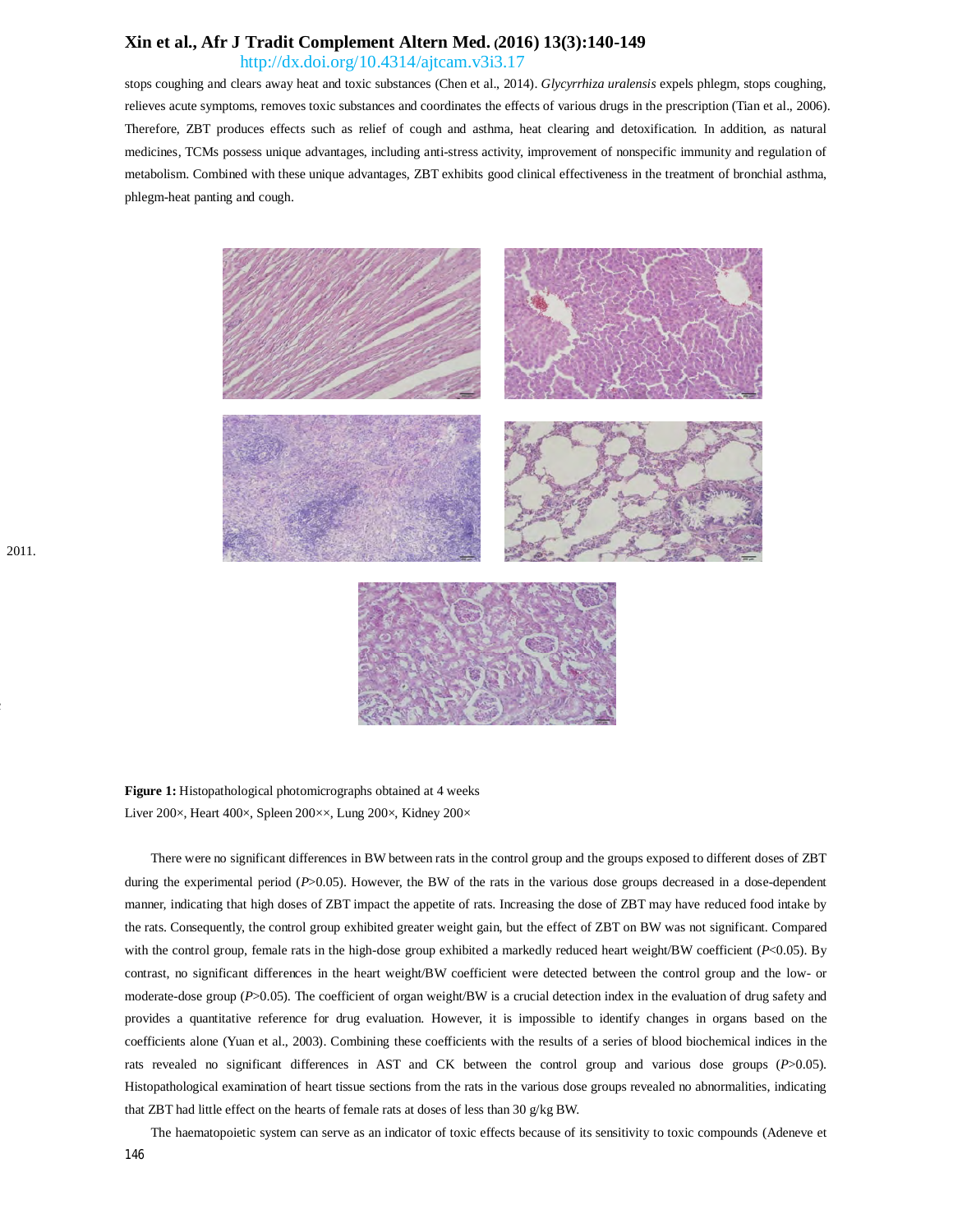<http://dx.doi.org/10.4314/ajtcam.v3i3.17>

al., 2006). Compared to the control group, the groups that received different doses of ZBT exhibited varying decreases in WBC levels in the blood. Among the ingredients of ZBT, the medicinal herb *Aster tataricus* contains shionone, a type of flavonoid. Shionone promotes S-phase (the phase of DNA synthesis) entry in mouse Kupffer cells and significantly increases the number of cells in the mitotic phase, indicating that shionone is capable of promoting the proliferation of liver Kupffer cells and activating the function of Kupffer cells. In addition, shionone significantly promotes the phagocytic activity of lung macrophages and peritoneal macrophages (Li et al., 1991). In the present study, no gross abnormalities were detected in various organs and tissues by histopathological examination. Therefore, ZBT does not appear to affect WBCs in the blood of rats. During the experimental period, blood PLT counts were significantly increased in both female rats and male rats exposed to high doses of ZBT compared with the control group. This result is consistent with findings by Chen et al. that adrenocortical hormones stimulate the haematopoietic activity of bone marrow and may increase the number of platelets (Chen et al., 2003). Compared to the control group, the male rats in the various dose groups exhibited significantly decreased blood RBC and HGB levels (*P*>0.05). One of the components of ZBT, *Glycyrrhiza uralensis*, contains enoxolone. The adrenocortical hormone-like activity of enoxolone likely initiates negative feedback regulation *in vivo*, thereby inhibiting the production of RBC and HGB. The specific mechanism remains to be further investigated. The results of the present study indicate that ZBT had little effect on the WBC, RBC, HGB and PLT levels in the blood of rats.

Most drugs cause liver damage during transformation in the liver. The extent of damage is related to the dosage and concentration of the drugs. Liver damage often leads to increased ALT and AST activity and elevated ALB content (Wang et al., 2010). However, because the increases in AST and ALT were not necessarily parallel and transaminase activity only reflects liver disease activity, the AST/ALT ratio is used as an index to evaluate liver health. The AST/ALT ratio is a highly sensitive index and accurately reflects the degree of liver damage and prognosis (Wang et al., 2001). Urea and creatinine are two indices commonly used to evaluate renal function. Under normal conditions, the production and excretion of urea and creatinine are in a state of dynamic equilibrium. However, when the kidney undergoes pathological changes, serum urea and creatinine levels significantly change. AST and CK are abundantly expressed in the myocardium. Under normal conditions, the activities of AST and CK are very low in the serum. When the myocardial tissue is injured, cell permeability increases. Large amounts of AST and CK enter the blood, resulting in significantly increased AST and CK activities. Serum AST and CK measurements exhibit high sensitivity and specificity and are recognized as the "gold standard" for the detection of cardiomyocyte damage (Meng et al., 2005).

Most drugs cause liver damage during transformation in the liver. The extent of damage is related to the dosage and concentration of the drugs. Liver damage often leads to increased ALT and AST activity and elevated ALB content (Wang et al., 2010). However, because the increases in AST and ALT were not necessarily parallel and transaminase activity only reflects liver disease activity, the AST/ALT ratio is used as an index to evaluate liver health. The AST/ALT ratio is a highly sensitive index and accurately reflects the degree of liver damage and prognosis (Wang et al., 2001). Urea and creatinine are two indices commonly used to evaluate renal function. Under normal conditions, the production and excretion of urea and creatinine are in a state of dynamic equilibrium. However, when the kidney undergoes pathological changes, serum urea and creatinine levels significantly change. AST and CK are abundantly expressed in the myocardium. Under normal conditions, the activities of AST and CK are very low in the serum. When the myocardial tissue is injured, cell permeability increases. Large amounts of AST and CK enter the blood, resulting in significantly increased AST and CK activities. Serum AST and CK measurements exhibit high sensitivity and specificity and are recognized as the "gold standard" for the detection of cardiomyocyte damage (Meng et al., 2005).

147 After administration of ZBT for 4 weeks, serum ALB levels did not significantly differ between the control group and female rats in the low-dose group or moderate-dose group (*P*>0.05). By contrast, serum ALB levels were significantly reduced in the high-dose group compared with the control group (*P*<0.05). However, there were no significant differences in the AST/ALT ratio between the control group and the various dose groups (*P*>0.05). These results indicate that ZBT did not cause liver damage in the female rats. Urea levels in the female and male rats that received various doses of ZBT did not significantly differ from those in the control group (*P*>0.05). In addition, creatinine levels did not significantly differ between the control group and the various dose groups (*P*>0.05). These results indicate that 4 weeks of continuous administration of ZBT had little effect on the kidney in rats. Compared with the control group, the high-dose group exhibited markedly reduced serum AST levels (*P*<0.05). However, CK content did not significantly differ among the groups (*P*>0.05). The combined experimental results indicate that ZBT did not induce myocardial injury in the female rats. Serum ALB levels indicated that compared to the control group, 4 weeks of continuous administration of ZBT did not cause liver damage in rats. CK levels were drastically increased in the moderate-dose group compared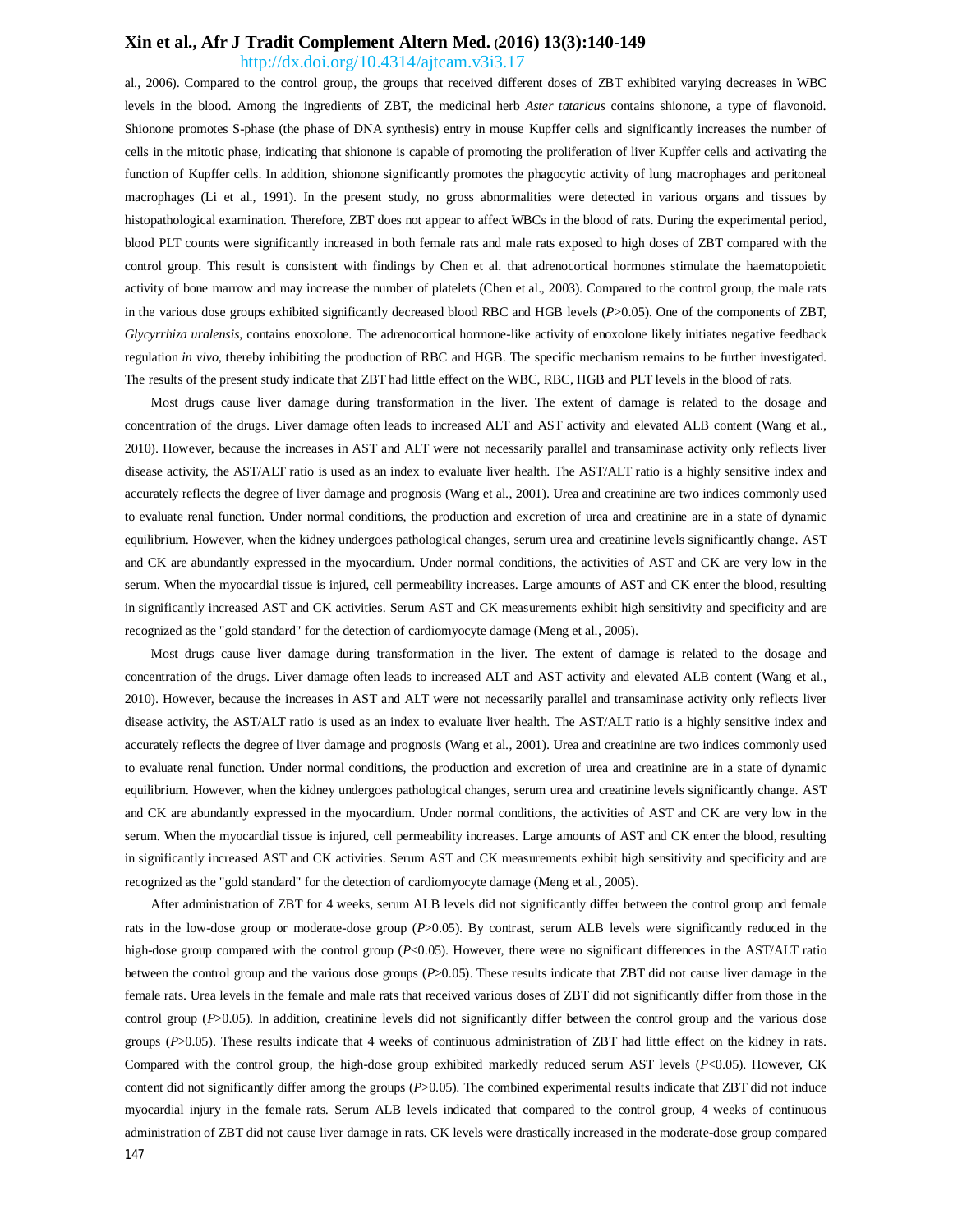<http://dx.doi.org/10.4314/ajtcam.v3i3.17>

to the control group (*P<*0.05). However, there were no significant differences in serum AST activity between the control group and the low-, moderate- or high-dose groups (*P*>0.05). The above results suggest that ZBT had little effect on the rat myocardium.

## **Conclusion**

The results of the present study demonstrate that the oral administration of ZBT has no significant impact on rat organs. After 4 weeks of continuous administration, the high-dose group (30 g/kg BW) was exposed to ZBT at a level far exceeding the recommended dosage in clinical applications. Therefore, ZBT should be considered an effective and highly safe Chinese herb medicine suitable for long-term clinical application.

**Conflict of Interests**: The authors of this paper declare no conflict of interest.

**Authors' Contributions**: Rui-Hua Xin and Wen-Jing Peng equally contributed to this work.

## **Acknowledgements**

This work was financially supported by the Special Fund for Agro-Scientific Research in the Public Interest (No. 201303040-18).

## **References**

- 1. Adeneye, A. A., Ajagbonna, O. P., Adeleke, T. I., Bello, S. O., (2006). Preliminary toxicity and phytochemical studies of the stem bark aqueous extract of *Musanga cecropioides* in rats. Journal Of Ethnopharmacology. 105, 374-379.
- 2. Ahmad, I., Aqil, F., Ahmad, F., Owais, M., (2006). Herbal medicines: prospects and constraints in Modern Phytomedicine: Turning Medicinal Plants Into Drugs. Wiley-Vch.
- 3. Shirwaikar., R. Verma., R. Lobo., and A. Shirwaikar., (2009). Phytotherapy-safety aspects. Natural Product Radiance 8, 55–63.
- 4. Chen, Jing., Jianguo, Fang., Chunyang, Shi., (2014). The research of anti-inflammatory pharmacological action mechanism of *Herba houttuyniae*. Chinese Traditional and Herbal Drugs. 2, 321-328.
- 5. Chen, Xueqian., Jin Youyu. (2003). New materia medica [M]. People's medical publishing house. 565.
- 6. Cheng, Long., Ruihua, Xin., (2014). The study of expectorant, cough and asthma action of Ziwan Baibu Tang. China Animal Husbandry & Veterinary Medicine. 5, 46-49.
- 7. Chou, P.B., Morse, C.A. and Xu, H. (2008). A controlled trial of Chinese herbal medicine for premenstrual syndrome. J. Psychosom. Obst. Gyn., 29, 185–192.
- 8. Committee for the Pharmacopoeia of P.R. China, (2010). Pharmacopoeia of P.R. China, Part I. China Medical Science and Technology Press, P.R. China.
- 9. Feng, Binghong., Yuhong, Zhao., Jianhua, Huang., (2004). The active components of *Cortex mori* and pharmacological research. ZHONGYAOCAI. 27, 140-150.
- 10. Hou, Haiyan., Li, Chen., and Junxing, Dong., (2006). Phytochemistry and pharmacology of an important Chinese medicine: *Aster tataricus.* Chinese Pharmaceutical Journal. 3, 163-172.
- 11. Jiao, Z.L., (2004). Exploitation and research of traditional Chinese medicine compound prescriptions. Shaanxi J. Tradit. Chin. Med. 25, 357-359.
- 12. Ju, Jianhua., Liang, Zhou., Geng, Lin., Dong, Liu., Liwei, Wang., Junshan Wang., (2003). Anti-inflammatory and antitussive activity research of Terpene acids composition in *Folium Eriobotryae.* Chinese Pharmaceutical Journal. 10, 752-753.
- 13. Lee, M. Y., Shin, I. S., Seo, C. S., Kim, J. H., Han, S. R., Shin, H. K., (2012). Subchronic oral toxicity studies of the traditional herbal formula Bangpungtongseong-san in Crl: CD, (SD) rats. Journal of Ethnopharmacology, 144, 720-725.
- 148 14. Li, Chunhua., Yan, Xiuying., (1991). The influence of the Asters ketone on liver and kidney cell hyperplasia in mice. Journal of